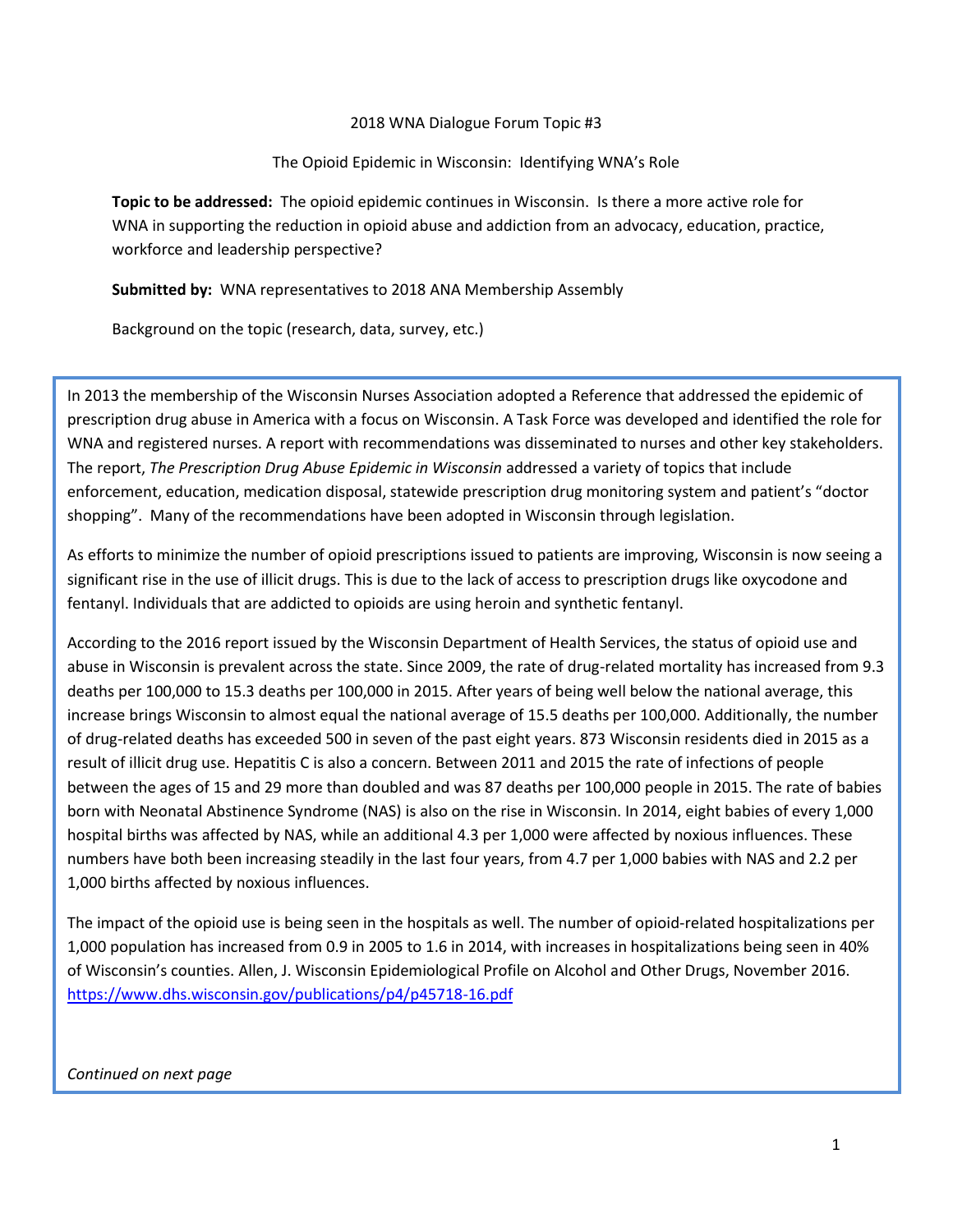Governor Walker's Task Force on Opioid Abuse released, *Combating Opioid Abuse Report 2017.* The report summarized the legislation that was passed during the 2017 legislative biennium, implementation updates, and recommendations that address: -- Prevention with a focus on youth education; --Supply Reduction that includes aims to secure funding for awarding grants to state and local agencies to expand capacity in the fight against illegal drugs, victim impact panel, and DOJ staff increase; --Treatment that includes funding a commission to develop a hub-and-spoke model, develop an internet-based training resource for county social services and veterans service staff, funding Graduate Nursing Education to reduce wait lists and increase class sizes and placement opportunities in the Mental Health, and that Medication Assisted Treatment (MAT) allow for APNPs or PAs with the required training can prescribe buprenorphine without a collaborating physician. <https://hope.wi.gov/Documents/Jan18%20Opioid%20Report%20JH%202.pdf>

In August 2016, the American Nurses Association developed *the ANA Issue Brief, The Opioid Epidemic: Addressing the Growing Drug Overdose Problem 2016*. [https://www.nursingworld.org/~4ae212/globalassets/docs/ana/ana\\_issue-brief-opioids\\_2016may20.pdf](https://www.nursingworld.org/~4ae212/globalassets/docs/ana/ana_issue-brief-opioids_2016may20.pdf)

The 2018 ANA Membership Assembly Wisconsin Representatives participated in a Dialogue Forum discussion on "Opioid Exposure Considerations in Caring for Patients with Overdose". There are increased hazards to emergency responders and nurses who are treating individuals who are experiencing an overdose from synthetic fentanyl. The exposure to this type of opioid can be life-threatening. ANA will be working on the Identification of informational tools to inform students and nurses about responding to patients who have potential opioid overdose, and advocate for funding and other support for research and development of evidence-based protocols regarding opioid overdose.

ANA has developed resources to aid in managing and reducing the opioid epidemic that include outlining best practices, treatment and deterrence, pain management and federal legislation. [https://www.nursingworld.org/~4ae212/globalassets/docs/ana/ana\\_issue-brief-opioids\\_2016may20.pdf](https://www.nursingworld.org/~4ae212/globalassets/docs/ana/ana_issue-brief-opioids_2016may20.pdf)

Policy related proposals that support the nurses role in addressing the nations opioid crisis have been identified by ANA that address: expanded patient access to MAT: -- through the utilization of Advanced Practice Registered Nurses to prescribe be a MAT independent provider, -- Prescriber Education & Training: ANA believes the current crisis calls for additional support and focus on prescriber education to ensure that health care professionals who prescribe opioids are properly trained and educated in opioid prescribing, --. Deterrent Formulations: ANA urges greater investments in the scientific and clinical research needed to advance the development, assessment, and deployment of abuse-deterrent technologies. Issues surrounding abuse and misuse of prescription opioids must be balanced with the real and legitimate needs of those seeking treatment for pain; -- Increase Access to Opioid Antagonist – Naloxone: ANA supports increasing access to Naloxone for first responders, family, friends, and caregivers of those who are known to be chronic users of opioids. Naloxone is a critical tool in preventing overdose by opioids such as heroin, morphine, and oxycodone. [https://www.nursingworld.org/~4ae212/globalassets/docs/ana/ana\\_nursings-role-in-opioid-crisis\\_2016.pdf](https://www.nursingworld.org/~4ae212/globalassets/docs/ana/ana_nursings-role-in-opioid-crisis_2016.pdf)